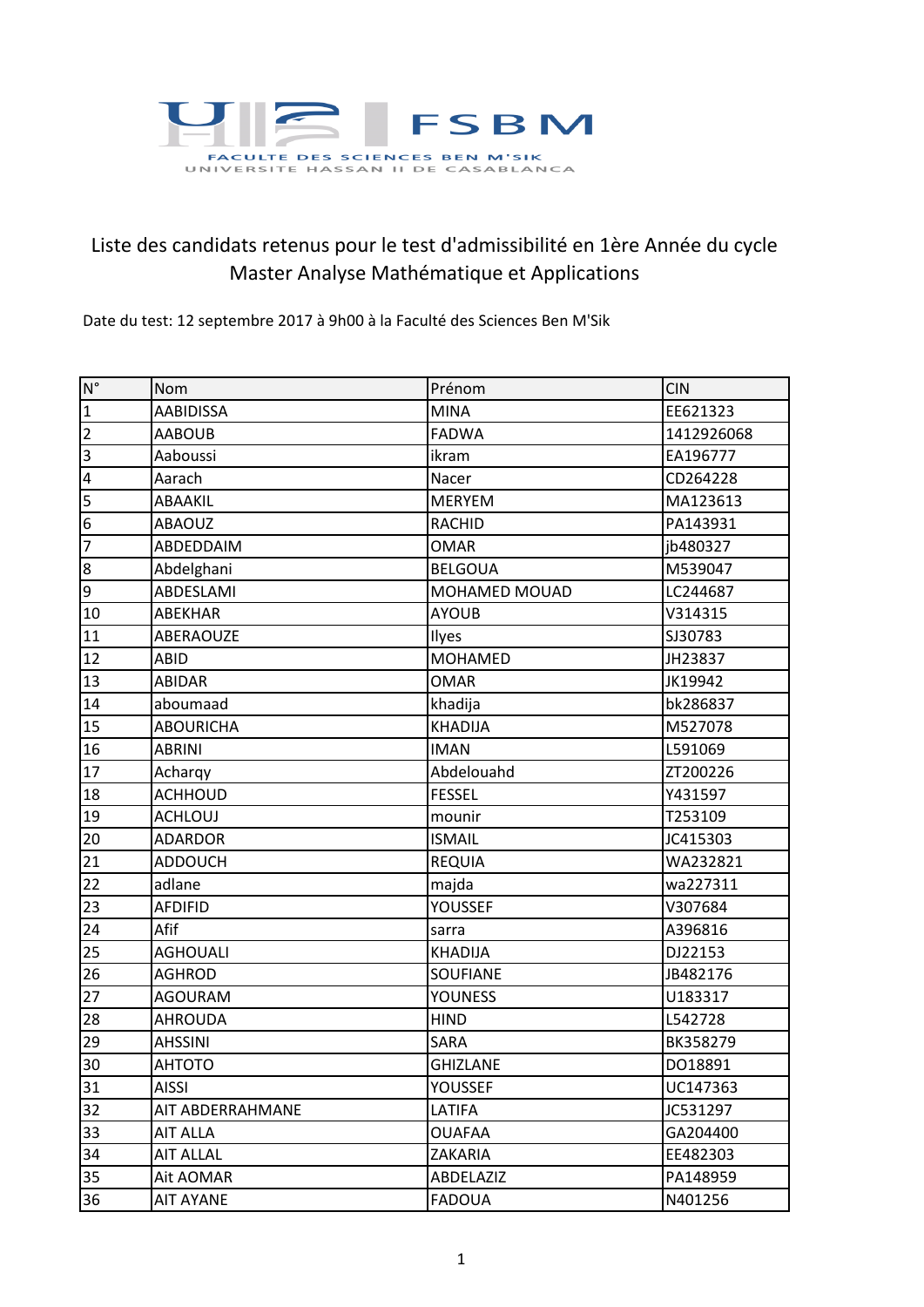| $\mathsf{N}^\circ$ | <b>Nom</b>         | Prénom            | <b>CIN</b>   |
|--------------------|--------------------|-------------------|--------------|
| 37                 | AIT EL HAD         | ABDELJAWAD        | PB230315     |
| 38                 | AIT HADDOU OULHAJ  | <b>JAMAL</b>      | PA94429      |
| 39                 | AIT HADDOUCH       | Kawtar            | AE149423     |
| 40                 | AIT HOU            | SOUFYANE          | VA123717     |
| 41                 | AIT LBA            | <b>Driss</b>      | PA144451     |
| 42                 | Ait Ihadj lamin    | Samir             | PB216190     |
| 43                 | AIT M HAMED OUHMAD | <b>FATIMA</b>     | PB193265     |
| 44                 | <b>AIT SALAH</b>   | Zakaria           | JT53241      |
| 45                 | <b>AIT TGHRAYT</b> | YOUSSEF           | VA123737     |
| 46                 | <b>AITMARRI</b>    | ABDELLAH          | BL67325      |
| 47                 | ajkiou             | abdellah          | je282939     |
| 48                 | Akhidar            | Youssef           | JC534959     |
| 49                 | AKHOMACH           | <b>ANAS</b>       | LG31906      |
| 50                 | AKKAL              | EL MOSTAFA        | M483505      |
| 51                 | Akoubi             | Abdelkarim        | <b>VM717</b> |
| 52                 | akroud             | abdellatif        | ha163114     |
| 53                 | <b>ALAOUI</b>      | ABDESSAMAD        | UA77307      |
| 54                 | <b>ALLA HAMOU</b>  | Abdelouahed       | PA140588     |
| 55                 | <b>ALLALI</b>      | <b>TAREK</b>      | UA110637     |
| 56                 | <b>ALLALI</b>      | fatimaezzahra     | WA229791     |
| 57                 | alouat             | mohamed           | LA160522     |
| 58                 | <b>AMALOU</b>      | RIDOUAN           | PA213191     |
| 59                 | <b>AMHRAOUI</b>    | <b>ELMEHDI</b>    | JD67713      |
| 60                 | <b>AMIRI</b>       | Mohamed           | PB181243     |
| 61                 | <b>AMISSI</b>      | <b>CHADI</b>      | BE890996     |
| 62                 | <b>AMMAR</b>       | Yassine           | F431331      |
| 63                 | Ammari             | Asmaa             | BB142808     |
| 64                 | <b>AMOUM</b>       | <b>MERYEM</b>     | MC260987     |
| 65                 | AMRAQUI            | Khalil            | FA168381     |
| 66                 | amri               | abdellah          | bh399109     |
| 67                 | ANAAMA             | <b>ESSAID</b>     | IE18250      |
| 68                 | ANEBRI             | ADAM              | DA82230      |
| 69                 | <b>ANTARI</b>      | <b>AYOUB</b>      | UB92706      |
| 70                 | <b>ANTRA</b>       | Larbi             | BE811957     |
| 71                 | <b>AOUANE</b>      | Abdelaziz         | BK504607     |
| 72                 | aourir             | essaid            | PA102692     |
| 73                 | <b>AOUZAL</b>      | <b>AZIZ</b>       | J494877      |
| 74                 | <b>ARCHID</b>      | ABDELLATIF        | MC201485     |
| 75                 | ARHANDOU           | <b>AMINE</b>      | BB64971      |
| 76                 | ARHRRABI           | <b>ELHOUSSAIN</b> | UA108360     |
| 77                 | asmae              | iouf              | SH174812     |
| 78                 | Asnaoui            | Sahar             | BK394978     |
| 79                 | <b>ASTID</b>       | <b>HAMZA</b>      | J499619      |
| 80                 | <b>ATANANE</b>     | <b>ELMAHFOUD</b>  | N387895      |
| 81                 | <b>ATTAF</b>       | <b>ADIL</b>       | BH478309     |
| 82                 | <b>ATTMANI</b>     | <b>JAMAL</b>      | IA143790     |
| 83                 | AYOUBI             | <b>MOHAMED</b>    | UA99868      |
| 84                 | Azanzal            | Achraf            | 1715505      |
| 85                 | <b>AZATIM</b>      | SAMIR             | BJ420247     |
|                    |                    |                   |              |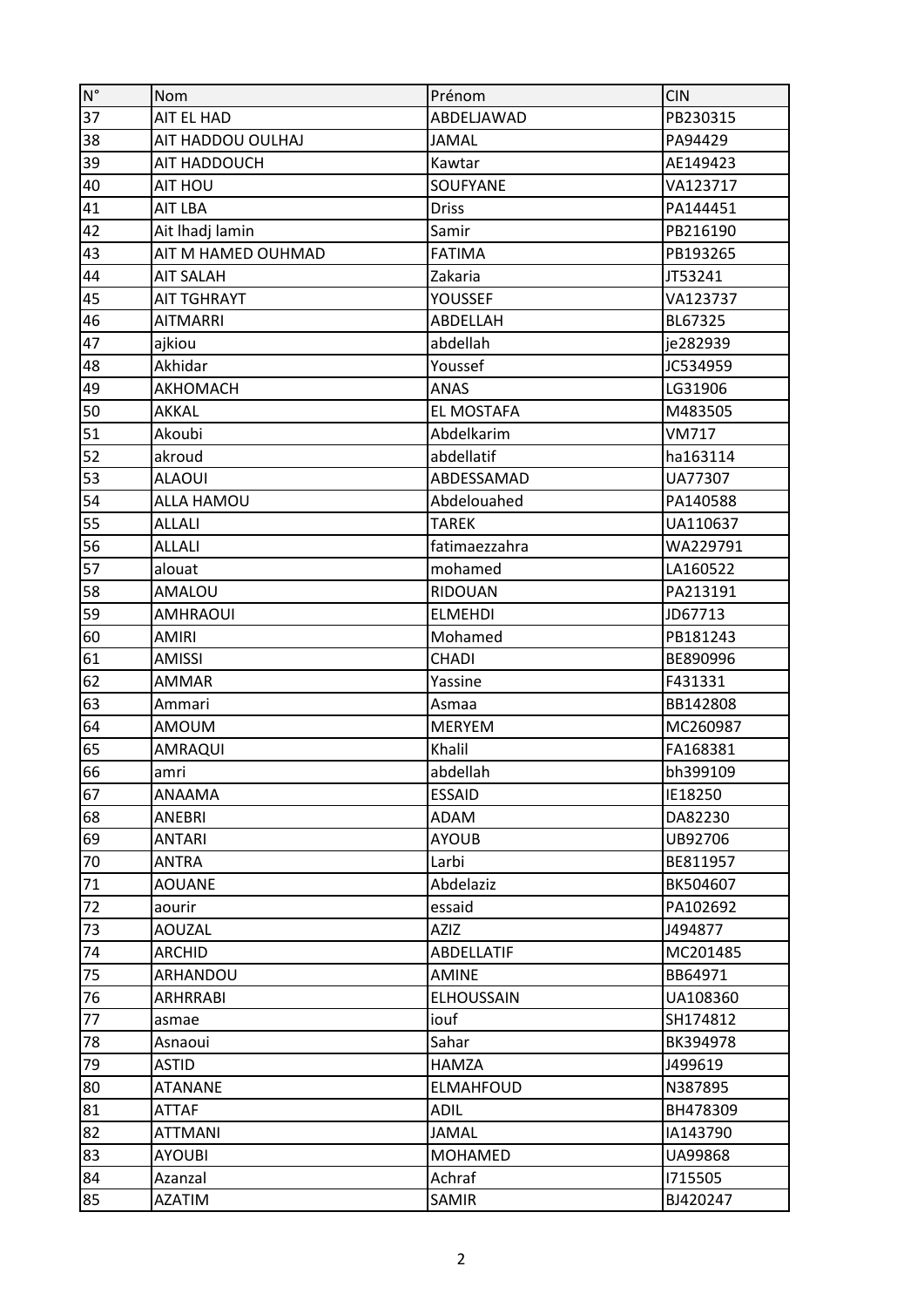| $\mathsf{N}^\circ$ | Nom                       | Prénom           | <b>CIN</b> |
|--------------------|---------------------------|------------------|------------|
| 86                 | <b>AZEROUAL</b>           | <b>RACHID</b>    | N397647    |
| 87                 | azhoum                    | karim            | S677343    |
| 88                 | aziz                      | youssef          | Q303196    |
| 89                 | aziz                      | yassir           | hh56713    |
| 90                 | <b>AZNAGUE</b>            | <b>REDWAN</b>    | JD70088    |
| 91                 | <b>AZOUA</b>              | <b>MOHAMMED</b>  | X380317    |
| 92                 | <b>AZROURA</b>            | <b>ABDELBARI</b> | Y418435    |
| 93                 | Baaoua                    | Mustapha         | PA219787   |
| 94                 | <b>BABA</b>               | younes           | AE85072    |
| 95                 | Badou                     | Mostafa          | U173759    |
| 96                 | Baghdadi                  | Soufiane         | MC248973   |
| 97                 | <b>BAHARI</b>             | <b>MUSTAPHA</b>  | UA107070   |
| 98                 | bakalla                   | mohamed          | jy23389    |
| 99                 | <b>Bakhdil</b>            | Nouamane         | 1311021250 |
| 100                | bammou                    | hajar            | ZG126506   |
| 101                | <b>BARAHNA</b>            | AHMED            | PA129426   |
| 102                | <b>BARAKAT</b>            | <b>IMAM</b>      | T226659    |
| 103                | <b>BARGACH</b>            | <b>MOHAMMED</b>  | M527457    |
| 104                | Barki                     | Mohamed          | JT64314    |
| 105                | <b>BAROUCH</b>            | SAID             | PA230041   |
| 106                | <b>BASSBASSI</b>          | <b>HAMZA</b>     | QA168943   |
| 107                | <b>BATALI</b>             | <b>OUALID</b>    | U184546    |
| 108                | <b>BAZIRHA</b>            | ZAROUAL          | X378874    |
| 109                | <b>BAZIRHA</b>            | ZAROUAL          | X378874    |
| 110                | <b>BAZIRHA</b>            | ZAROUAL          | X378874    |
| 111                | <b>BCHAIKER</b>           | <b>OUMAIMA</b>   | T276501    |
| 112                | Belaissaoui               | Amine            | T195669    |
| 113                | <b>BELAMFEDEL ALAOUI</b>  | SAFAE            | SH161063   |
| 114                | <b>BELAOUFIR</b>          | <b>MANAL</b>     | TA132773   |
| 115                | belcadi                   | abdenabi         | h644647    |
| 116                | <b>BELGHITI ALAOUI</b>    | <b>ABDELALI</b>  | CB 42756   |
| 117                | <b>BELHAJ</b>             | <b>IMAD</b>      | Z559582    |
| 118                | BELHALLAJ                 | Zineb            | Q313454    |
| 119                | <b>BELKAID</b>            | Mohamed          | WA232267   |
| 120                | belkaid                   | abdelhakim       | D830699    |
| 121                | <b>BEN AMEUR EL YOUBI</b> | <b>KAOUTAR</b>   | D738825    |
| 122                | Ben Azzouz                | Meryem           | GB197614   |
| 123                | <b>BEN CHAOUAFA</b>       | ABDELLAH         | MC248841   |
| 124                | <b>BEN EL FALLAH</b>      | <b>HASNAA</b>    | BH482456   |
| 125                | <b>BEN EL HANTATI</b>     | <b>KHOULOUD</b>  | EE606786   |
| 126                | <b>BEN ELALLID</b>        | <b>BADR</b>      | UA108202   |
| 127                | <b>BEN ELALLID</b>        | <b>BADR</b>      | UA108202   |
| 128                | <b>BEN KHATTAB</b>        | <b>IMANE</b>     | BK625024   |
| 129                | Ben Khayi                 | Youssef          | UA107051   |
| 130                | benaaouinate              | hamza            | MC231859   |
| 131                | <b>BENCHEKH</b>           | Yacine           | WB139623   |
| 132                | <b>BEN-DABIHI</b>         | <b>BRAHIM</b>    | JM46770    |
| 133                | <b>BENECH-CHINE</b>       | AYAD             | HA36276    |
| 134                | <b>BENHANNOUN</b>         | <b>AYOUB</b>     | HH165799   |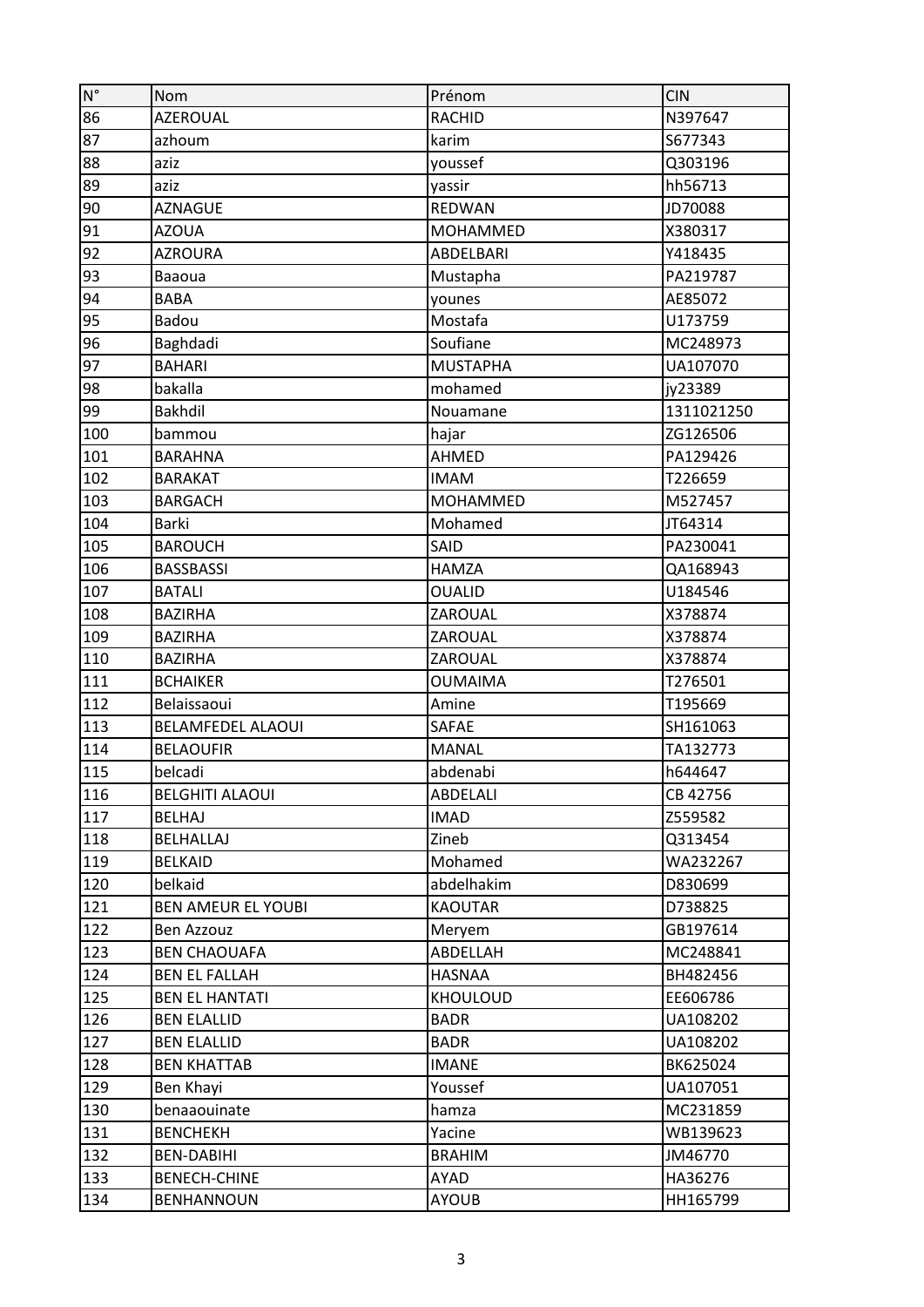| $\mathsf{N}^\circ$ | Nom                | Prénom                 | <b>CIN</b>    |
|--------------------|--------------------|------------------------|---------------|
| 135                | Benhida            | Mohamed                | EE580329      |
| 136                | <b>BEN-IKEN</b>    | <b>MOHAMED</b>         | <b>CN8902</b> |
| 137                | <b>BENKHADDA</b>   | <b>MONTACER BILLAH</b> | AE222723      |
| 138                | <b>Benkirane</b>   | Kenza                  | EE581499      |
| 139                | <b>BENSIDI</b>     | <b>HAFID</b>           | <b>HH510</b>  |
| 140                | <b>BENSIYD</b>     | Mhamed                 | PB223693      |
| 141                | <b>BENSLIMANE</b>  | <b>KARIM</b>           | BL89569       |
| 142                | Bentaleb           | Khalid                 | OD50151       |
| 143                | biaallach          | jaouad                 | jy27697       |
| 144                | <b>BLILID</b>      | <b>RKIA</b>            | JB485113      |
| 145                | <b>BOUAALIOUAT</b> | ABDESSAMAD             | JC546525      |
| 146                | <b>BOUABDELLI</b>  | LALLA ASMAA            | A437237       |
| 147                | <b>BOUALAOUI</b>   | YASSINE                | BB75098       |
| 148                | <b>BOUALIM</b>     | Rachid                 | JE294304      |
| 149                | Bouam              | Ibrahim                | ub68575       |
| 150                | Boubekraoui        | Maryam                 | U182623       |
| 151                | Boublouh           | Sefia                  | Jc539098      |
| 152                | Boublouh           | Sefia                  | Jc539098      |
| 153                | <b>BOUHA</b>       | <b>KAMAL</b>           | PA230239      |
| 154                | <b>BOUHAMRA</b>    | SAID                   | SH127452      |
| 155                | <b>BOUHBAL</b>     | <b>ISMAIL</b>          | U174736       |
| 156                | <b>BOUHOUDA</b>    | <b>ISMAIL</b>          | PB189067      |
| 157                | <b>BOUJI</b>       | EL MEHDI               | T252301       |
| 158                | <b>BOUKAIBAT</b>   | <b>MOUNIR</b>          | Z565157       |
| 159                | <b>Boukallal</b>   | Ibrahim                | D236146       |
| 160                | boukillou          | zineb                  | JB475639      |
| 161                | <b>BOUMAIS</b>     | <b>MOHAMMED</b>        | CD326707      |
| 162                | <b>BOUMEZOUGH</b>  | YOUSSRA                | BH464050      |
| 163                | Bourhou            | Zouhir                 | M503731       |
| 164                | <b>BOUSOUF</b>     | ABDELLAH               | VM6465        |
| 165                | <b>BOUSSALHAM</b>  | <b>FATIMA ZAHRA</b>    | HH230161      |
| 166                | <b>BOUSSAMAA</b>   | <b>YOUSSEF</b>         | BH343684      |
| 167                | BOUSSELLAMIA       | <b>KAWTHAR</b>         | CN6409        |
| 168                | <b>BOUTAYEB</b>    | <b>HALIMA</b>          | EA198037      |
| 169                | <b>BOUTAYEB</b>    | <b>HALIMA</b>          | EA198037      |
| 170                | <b>BRAIDIZ</b>     | <b>ELAARBI</b>         | N379928       |
| 171                | <b>CHAHIR</b>      | <b>SABRINE</b>         | BJ406063      |
| 172                | chakir             | raja                   | u186593       |
| 173                | Chakir             | Soukaina               | U172327       |
| 174                | chakir             | jawad                  | BK399531      |
| 175                | <b>CHANCHAF</b>    | <b>ABDELALI</b>        | JY22286       |
| 176                | chaoui             | jawad                  | w285432       |
| 177                | <b>CHAOUI</b>      | FATIMA-EZZAHRA         | VA127915      |
| 178                | chaouki            | karim                  | BH367005      |
| 179                | CHATAOUI           | MOHAMMED               | EA188202      |
| 180                | chatibi            | youssef                | Q293719       |
| 181                | <b>CHATIR</b>      | <b>YOUSSEF</b>         | M571514       |
| 182                | <b>CHEBBA</b>      | MOHAMED AMINE          | SH169970      |
| 183                | <b>CHEFNAJ</b>     | Najat                  | <b>IC99</b>   |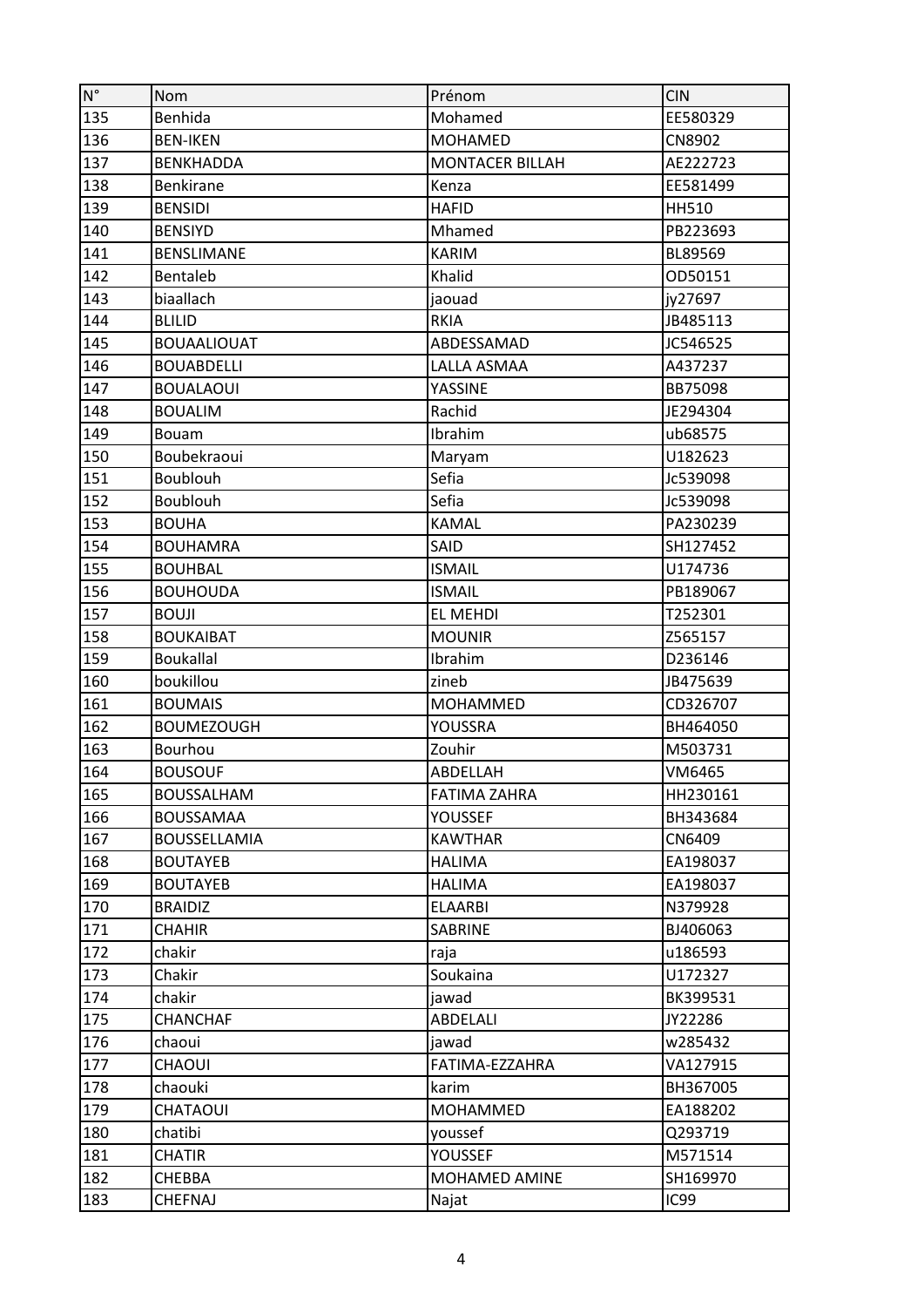| $\mathsf{N}^\circ$ | <b>Nom</b>          | Prénom               | <b>CIN</b> |
|--------------------|---------------------|----------------------|------------|
| 184                | <b>CHEIKH</b>       | <b>MOHAMED</b>       | DA76948    |
| 185                | <b>CHELHAOUI</b>    | <b>FATIMA ZAHRA</b>  | BJ285295   |
| 186                | Cherrak             | Abdellah             | HH230148   |
| 187                | DABILI              | <b>NEZHA</b>         | BH473202   |
| 188                | <b>DAHBI</b>        | <b>NOUREDDINE</b>    | CD487976   |
| 189                | DAHBI               | <b>ISMAIL</b>        | BH367140   |
| 190                | <b>DELBOUH</b>      | AHMED                | OD18208    |
| 191                | <b>DERKAOUI</b>     | <b>NOUR EL HOUDA</b> | AD224502   |
| 192                | <b>DLIMI</b>        | <b>REDA</b>          | k485684    |
| 193                | <b>DOUCH</b>        | <b>BRAHIM</b>        | W385626    |
| 194                | <b>DRABECH</b>      | ZAKARIAE             | G638267    |
| 195                | <b>DRIR</b>         | <b>MOHAMMED</b>      | CD486568   |
| 196                | Echajiai            | El Mahdi             | W404800    |
| 197                | ED DYYANY           | <b>AYOUB</b>         | SH161364   |
| 198                | <b>EDDABBACH</b>    | <b>MERIEM</b>        | BB143566   |
| 199                | <b>EL AKROUDI</b>   | <b>FATIMA ZAHRA</b>  | BK631813   |
| 200                | <b>EL AMRAOUI</b>   | <b>OMAR</b>          | PA229616   |
| 201                | <b>EL AMRI</b>      | <b>AAZEDDINE</b>     | P261077    |
| 202                | <b>EL AMRICH</b>    | <b>EL MAHDI</b>      | BH476793   |
| 203                | <b>EL ANSSARI</b>   | <b>RACHIDA</b>       | D932729    |
| 204                | <b>EL ASRI</b>      | hajar                | KB123933   |
| 205                | EL AZAMI EL-IDRISSI | <b>SALIM</b>         | JB489443   |
| 206                | EL AZZAOUI          | <b>AISSAM</b>        | PA133806   |
| 207                | <b>EL BAGGARI</b>   | <b>HIND</b>          | EA200806   |
| 208                | EL BAHAOUI          | <b>FATIHA</b>        | JM50692    |
| 209                | EL BOSRI            | <b>NABIL</b>         | BB108862   |
| 210                | <b>EL BOUHI</b>     | <b>ISMAIL</b>        | J515217    |
| 211                | <b>EL ELHABTI</b>   | ABDELHALIM           | LC129876   |
| 212                | <b>EL GOURD</b>     | <b>ANOUAR</b>        | HA167089   |
| 213                | <b>EL GUERCH</b>    | <b>KAMAL</b>         | ZT82203    |
| 214                | EL HADDANY          | SALAH                | Q254756    |
| 215                | El Haimer           | Sara                 | GM184857   |
| 216                | <b>EL HAJI</b>      | <b>HASNA</b>         | J497090    |
| 217                | <b>EL HAKKI</b>     | Ismail               | GN203133   |
| 218                | EL HAMMAR           | <b>HASNAE</b>        | U180733    |
| 219                | <b>EL HAMRI</b>     | Ahmed                | JC496078   |
| 220                | El Hamri            | Mourad               | CD317383   |
| 221                | EL HANJRI           | MOHAMMED             | J513059    |
| 222                | EL HIRA             | <b>EL MAHDI</b>      | JC537349   |
| 223                | <b>EL HOUKSOUS</b>  | <b>MEKKI</b>         | HA183743   |
| 224                | El Idrissi          | Soukaina             | jk27818    |
| 225                | <b>EL IDRISSI</b>   | AHMED                | UD5671     |
| 226                | EL ISSAOUY          | <b>OUALID</b>        | JB488706   |
| 227                | EL JAZZAR           | ROUMAISSAE           | F566440    |
| 228                | El Khalyly          | Aya                  | CB277598   |
| 229                | <b>EL KHAYATI</b>   | <b>SLIMANE</b>       | MC206133   |
| 230                | El khyati           | Abdeljalil           | Sh111700   |
| 231                | EL MANIANI          | <b>OMAR</b>          | WB171777   |
| 232                | El Mekkioui         | AbdelHafid           | D727833    |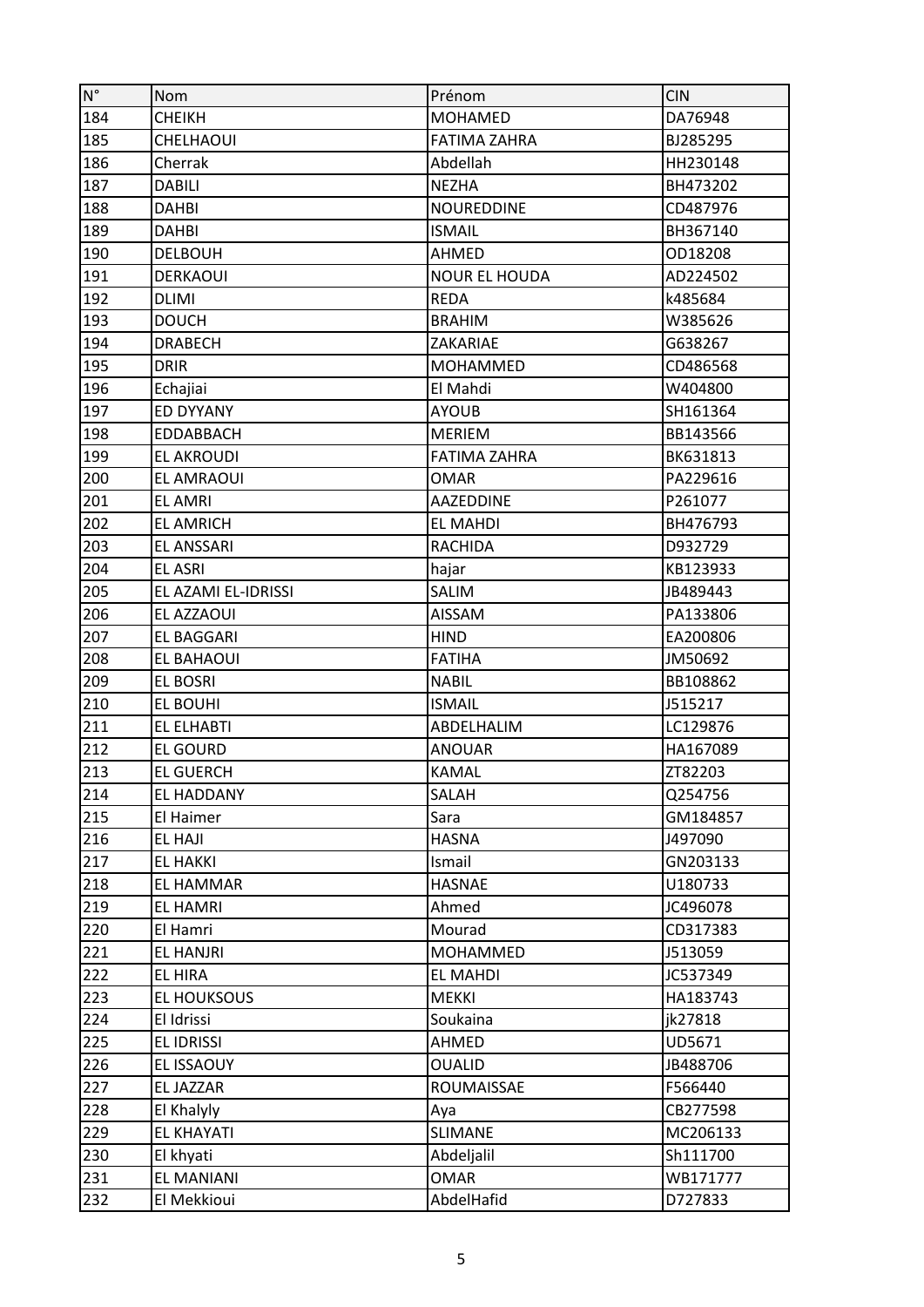| $\mathsf{N}^\circ$ | <b>Nom</b>           | Prénom              | <b>CIN</b> |
|--------------------|----------------------|---------------------|------------|
| 233                | <b>EL MESRAR</b>     | <b>HASNAA</b>       | T273441    |
| 234                | El Mouden            | Mohamed             | J499562    |
| 235                | EL MOURABIT          | <b>YOUSSEF</b>      | BM17997    |
| 236                | EL OMRANI EL IDRISSI | <b>MEHDI</b>        | WB174519   |
| 237                | EL ONSY              | AHMED               | JM49355    |
| 238                | <b>EL OTHMANY</b>    | YASSINE             | H706202    |
| 239                | <b>EL OUABI</b>      | ABDERRAHMAN         | PA139354   |
| 240                | <b>EL OUABI</b>      | LAHSSAN             | PA139783   |
| 241                | <b>EL YAMINI</b>     | Mouad               | ma111984   |
| 242                | <b>EL YOUBI</b>      | <b>ADNAN</b>        | Z459599    |
| 243                | EL-ADAMI             | Amine               | ZT200068   |
| 244                | <b>ELADLANI</b>      | MOHAMED ALAE EDDINE | J485059    |
| 245                | <b>EIAMAL</b>        | Fatima-Ezahra       | JT64965    |
| 246                | <b>ELATTAR</b>       | Mourad              | MC216612   |
| 247                | <b>ELAZHARI</b>      | Elmehdi             | BK629294   |
| 248                | ELBAZ                | Malika              | UA109252   |
| 249                | <b>ELBOUCHTI</b>     | <b>MUSTAPHA</b>     | MA117972   |
| 250                | elbouhi              | amine               | i429549    |
| 251                | <b>ELFADILI</b>      | <b>AYOUB</b>        | PB191630   |
| 252                | <b>ELFAKHOURI</b>    | Soumia              | BK387297   |
| 253                | <b>ELFATHI</b>       | <b>ATIKA</b>        | MD2223     |
| 254                | <b>ELGHARBI</b>      | <b>TAHA</b>         | EE790279   |
| 255                | <b>ELHADDADI</b>     | <b>NAIMA</b>        | MC263041   |
| 256                | <b>EL-HADRI</b>      | SOAD                | IA145095   |
| 257                | <b>ELHAINOUNI</b>    | <b>HAMZA</b>        | QA165778   |
| 258                | Elhorch              | Maroua              | BH467819   |
| 259                | <b>ELJAYI</b>        | yassir              | D925810    |
| 260                | ELKAAOUANI           | <b>MOHAMED</b>      | BK272066   |
| 261                | elkhadire            | fadoua              | U187888    |
| 262                | elkhalfi             | abdelmajid          | Y415217    |
| 263                | <b>ELKHATIRI</b>     | YOUSSEF             | X378609    |
| 264                | <b>ELMAAOUY</b>      | <b>RACHID</b>       | N372670    |
| 265                | ELMAHMOUDI           | Nabil               | LG28914    |
| 266                | <b>ELMISKI</b>       | <b>AOUATIF</b>      | MC248225   |
| 267                | <b>ELMORTAJINE</b>   | <b>YASSINE</b>      | Q300077    |
| 268                | <b>ELOUADIH</b>      | ABDERRAHMAN         | N389380    |
| 269                | <b>ELOUARDY</b>      | <b>SIHAME</b>       | AE116223   |
| 270                | <b>ELRHARB</b>       | <b>ELMOSTAFA</b>    | MD4553     |
| 271                | <b>ENNADIFI</b>      | Elias               | V326789    |
| 272                | EN-NASSRAOUI         | <b>MERIEM</b>       | MD3507     |
| 273                | ERRAHI               | YASSINE             | BH469944   |
| 274                | ER-RAKIBI            | Abdelali            | PB163512   |
| 275                | errami               | hasnaa              | bk286784   |
| 276                | Essadaoui            | Youssef             | QA164826   |
| 277                | ESSAMEHARY           | mounir              | BK375540   |
| 278                | ESSANNANY            | <b>OMAR</b>         | JT41624    |
| 279                | Es-slaouy            | Soufiane            | JA157396   |
| 280                | <b>ETTALEBY</b>      | <b>OMAR</b>         | SJ26729    |
| 281                | ET-TAYAB             | <b>KHADIJA</b>      | PA135984   |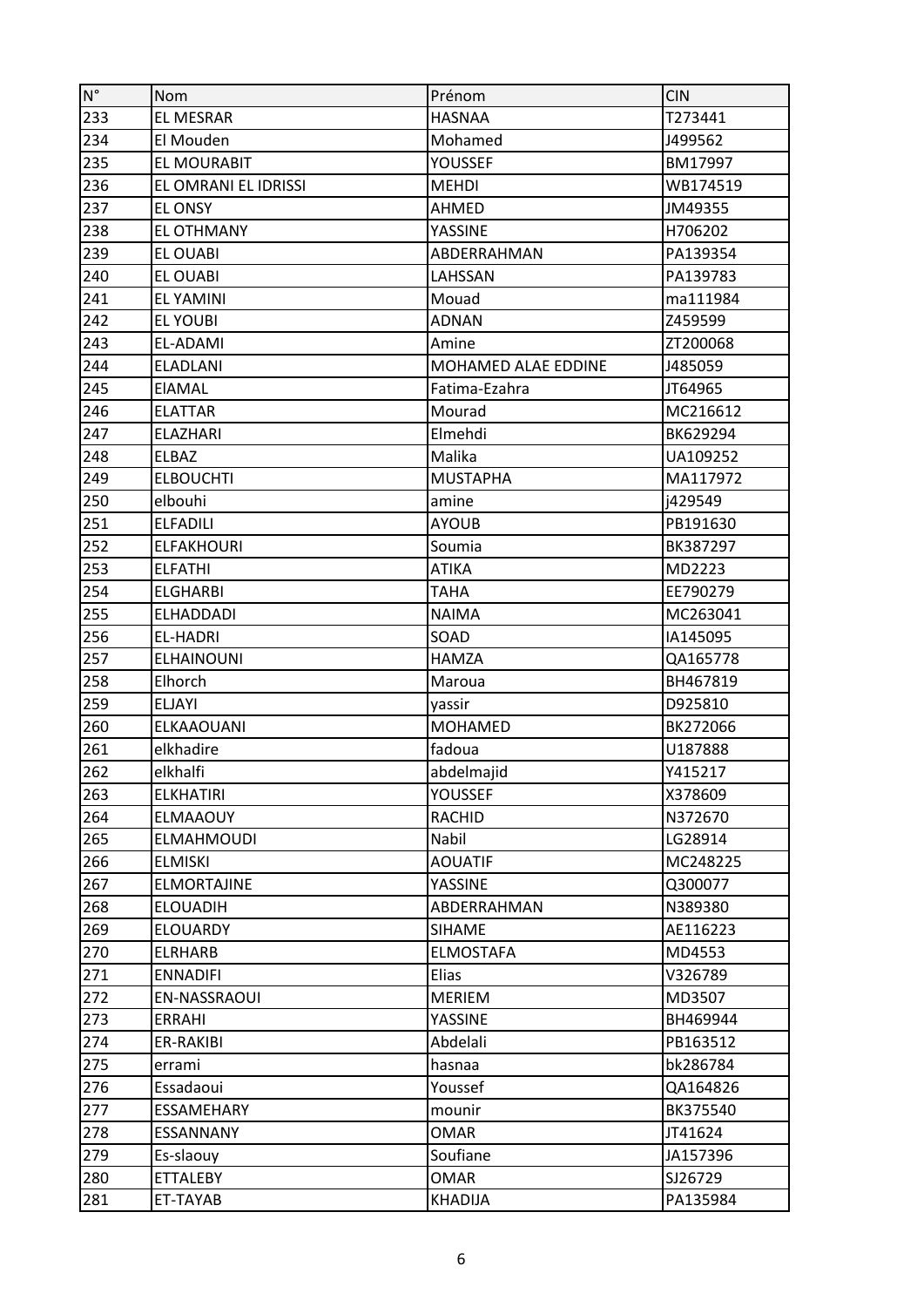| $\mathsf{N}^\circ$ | Nom              | Prénom           | <b>CIN</b> |
|--------------------|------------------|------------------|------------|
| 282                | <b>ETTER</b>     | <b>SARA</b>      | JB483498   |
| 283                | Ezzahir          | Abderrahim       | Bj242979   |
| 284                | <b>EZZALAGHI</b> | Mohammed Rida    | BB107823   |
| 285                | EZ-ZEGRANI       | ABDELHAK         | MC223562   |
| 286                | <b>FAADA</b>     | <b>WALID</b>     | UA109216   |
| 287                | <b>FAHIM</b>     | SAID             | TA14530    |
| 288                | <b>FAIK</b>      | <b>MARIAMA</b>   | P324308    |
| 289                | <b>FALLATE</b>   | Ismail           | OD44856    |
| 290                | Farsa            | Lamya            | UB92311    |
| 291                | <b>FASKA</b>     | <b>HICHAM</b>    | JC500749   |
| 292                | <b>FATTAH</b>    | <b>SARA</b>      | BH353925   |
| 293                | <b>FELLOUS</b>   | <b>YOUSSEF</b>   | V319995    |
| 294                | Fikhi            | Mohamed          | TA131768   |
| 295                | <b>FNIRI</b>     | <b>KAOUTER</b>   | BB1251     |
| 296                | Fniri            | Kaouter          | BB124251   |
| 297                | <b>GADI</b>      | Ikram            | JB465243   |
| 298                | <b>GHABBOUR</b>  | <b>FATIMA</b>    | DO19082    |
| 299                | <b>GHADI</b>     | <b>IMAD</b>      | PA137807   |
| 300                | GHAJJI           | YASSINE          | PA137233   |
| 301                | <b>GHAZALI</b>   | <b>MOHAMED</b>   | JM57423    |
| 302                | <b>GOURTY</b>    | ABDELMAJID       | JC516860   |
| 303                | HADDOU           | Ismail           | PA152895   |
| 304                | <b>HADDOUDI</b>  | <b>FAYSSAL</b>   | PA154442   |
| 305                | HAfdi            | Zakaria Soufiane | w396794    |
| 306                | <b>HAIMOUDI</b>  | Abdallah         | it58424    |
| 307                | hakif            | abdelilah        | M531614    |
| 308                | <b>HAKIM</b>     | <b>SARA</b>      | DO43290    |
| 309                | <b>HAKIOUI</b>   | <b>KHADIJA</b>   | BK620769   |
| 310                | <b>HAKMANI</b>   | <b>DOUHA</b>     | BH487048   |
| 311                | <b>HAMDOUNI</b>  | <b>SOUFIANE</b>  | BK522723   |
| 312                | <b>HAMIDI</b>    | SADIQ            | UC148838   |
| 313                | <b>HAMIDI</b>    | <b>KHADIJA</b>   | M576636    |
| 314                | Hamidi           | Abdellah         | Bk285063   |
| 315                | hamimach         | rabie            | T195724    |
| 316                | <b>HAMMICH</b>   | Said             | KA53288    |
| 317                | <b>HAMMIOUI</b>  | <b>MUSTAPHA</b>  | uc123502   |
| 318                | HAMOUN           | SAID             | VA129905   |
| 319                | <b>HAMZA</b>     | <b>ERRAKI</b>    | IB211543   |
| 320                | <b>HANDIZI</b>   | <b>KAOUTAR</b>   | AE88727    |
| 321                | Haricha          | Hicham           | Ec13163    |
| 322                | <b>HARRIZI</b>   | <b>RIDA</b>      | WA221008   |
| 323                | <b>HASSOUN</b>   | Zakaria          | U185130    |
| 324                | Hbid             | Wassima          | AE132338   |
| 325                | <b>HIEL</b>      | <b>ACHRAF</b>    | WA213195   |
| 326                | Hilal            | Soukaina         | T271116    |
| 327                | <b>HILAL</b>     | Najim            | M540610    |
| 328                | hilali           | hamza            | BL138931   |
| 329                | HIMMI            | <b>YOUSSEF</b>   | IE19636    |
| 330                | <b>HMAMOUCH</b>  | <b>YOUSSEF</b>   | BE864520   |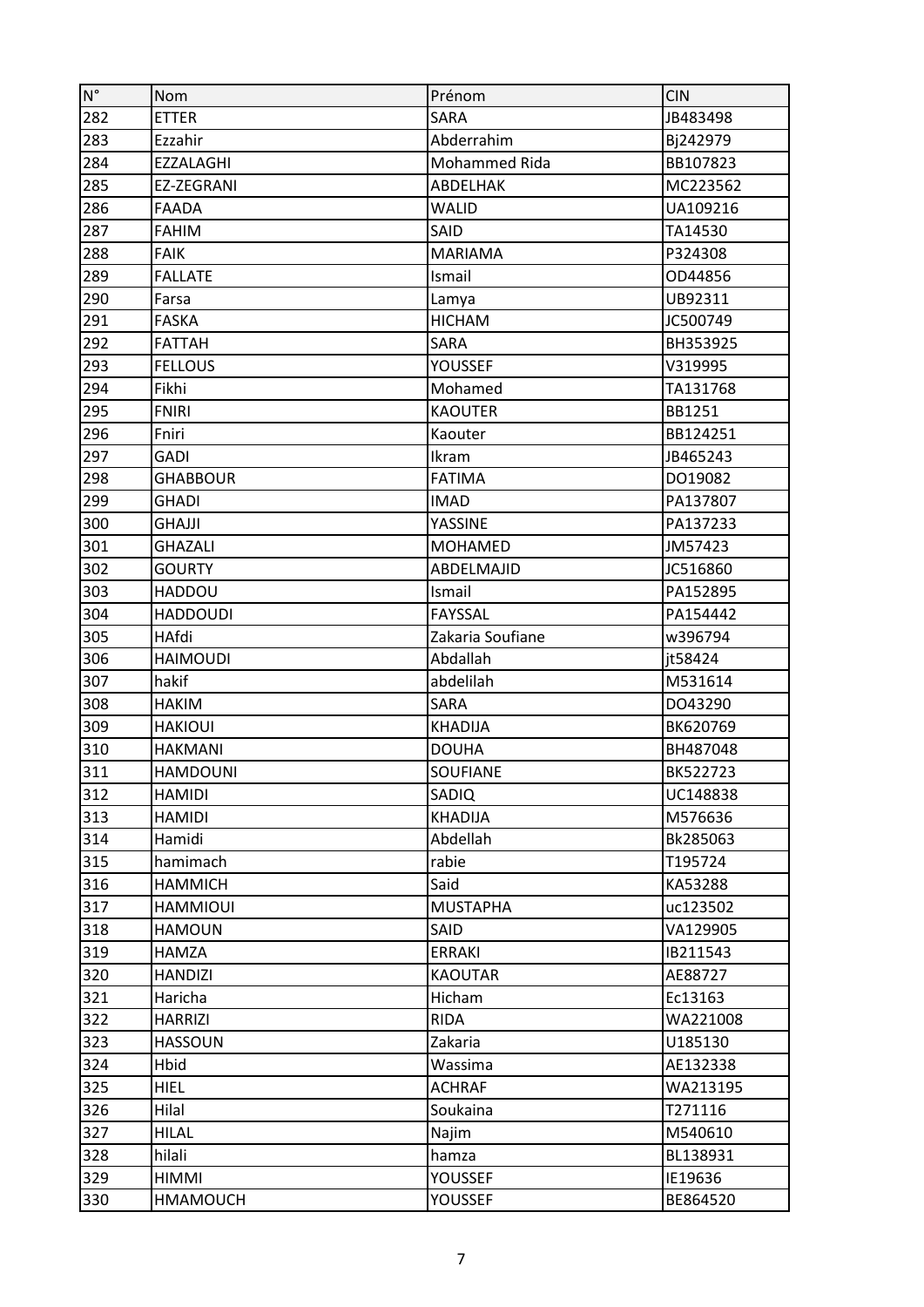| $N^{\circ}$ | <b>Nom</b>          | Prénom                | <b>CIN</b>         |
|-------------|---------------------|-----------------------|--------------------|
| 331         | <b>HROUROUDOU</b>   | <b>HICHAM</b>         | T246989            |
| 332         | <b>HTOUK</b>        | <b>MAROUANE</b>       | AE104195           |
| 333         | <b>ICHI</b>         | SOUAD                 | UA107959           |
| 334         | <b>ID BALKHIR</b>   | ABDELAZIZ             | JE291232           |
| 335         | ID HAMMOU OUYOUSSEF | <b>KAWTAR</b>         | AA51346            |
| 336         | <b>ID SAID</b>      | Abderrahmane          | P323068            |
| 337         | Idnarour            | ELhassan              | BH473800           |
| 338         | <b>IGOUI</b>        | <b>IBRAHIM</b>        | UC148434           |
| 339         | <b>IJERCH</b>       | <b>MARIAM</b>         | JB492345           |
| 340         | ljioui              | Mohamed               | ja167743           |
| 341         | <b>ILHAMI</b>       | <b>MOHAMED</b>        | V295138            |
| 342         | <b>IOUF</b>         | <b>ASMAE</b>          | <b>CIN: SH1748</b> |
| 343         | <b>IOUF</b>         | <b>ASMAE</b>          | SH174812           |
| 344         | irraben             | ismail                | SJ28198            |
| 345         | ismaili             | yassir                | D996120            |
| 346         | <b>JABIR</b>        | Hamid                 | w391082            |
| 347         | <b>JAFAR</b>        | <b>AHMED</b>          | JE293754           |
| 348         | <b>JAHID</b>        | <b>MERYEME</b>        | IA145913           |
| 349         | HALHAL              | <b>FATIMA ZAHRAA</b>  | BB108144           |
| 350         | jamiri              | saad                  | EE582796           |
| 351         | JANANE              | <b>FATIMA ZAHRA</b>   | BL140873           |
| 352         | <b>IUOAL</b>        | <b>FOUAD</b>          | BM19223            |
| 353         | <b>JARAIB</b>       | <b>RAOUA</b>          | EE592524           |
| 354         | <b>JARMOUNI</b>     | <b>FATIMA EZZAHRA</b> | BH479514           |
| 355         | <b>JAY MANSOURI</b> | <b>OMAR</b>           | ZT118258           |
| 356         | Jebouri             | Youness               | UC150240           |
| 357         | JEI                 | YOUSSEF               | M518887            |
| 358         | Jellab              | Abdenbi               | EA177244           |
| 359         | <b>JOUIGA</b>       | <b>ADIL</b>           | BH393519           |
| 360         | <b>JOUNAIDI</b>     | <b>ILYASSE</b>        | D830469            |
| 361         | KADDARI             | Abdelghany            | UA95582            |
| 362         | <b>KADDIRI</b>      | <b>ADNANE</b>         | Y224027            |
| 363         | <b>KADDOURI</b>     | <b>NAILA</b>          | EE711619           |
| 364         | kadi                | marouane              | BH334588           |
| 365         | kadmiri             | mouad                 | BM21221            |
| 366         | KAHLI               | ibtissam              | BH472463           |
| 367         | <b>KAHOUA</b>       | <b>MOHSYNE</b>        | JK24981            |
| 368         | <b>KAHOUA</b>       | <b>MOHSYNE</b>        | JK24981            |
| 369         | karim               | imane                 | BJ424418           |
| 370         | KERCHAOUI           | <b>CHARAF</b>         | AE28907            |
| 371         | Khabar              | youness               | JC549138           |
| 372         | khadroub            | brahim                | wa223733           |
| 373         | KHASSAL             | <b>SOFIANE</b>        | MD4048             |
| 374         | <b>KHATBANE</b>     | Mohammed              | WA234417           |
| 375         | KHATBAOUI           | FATIMA EZZAHRA        | W395022            |
| 376         | <b>KHOULDI</b>      | YASSINE               | M520541            |
| 377         | <b>KHRIMICH</b>     | <b>MONTASSIR</b>      | CN16969            |
| 378         | <b>KOUIGHAT</b>     | Mostapha              | DO15859            |
| 379         | <b>KOUMIRA</b>      | <b>ZINEB</b>          | BJ430206           |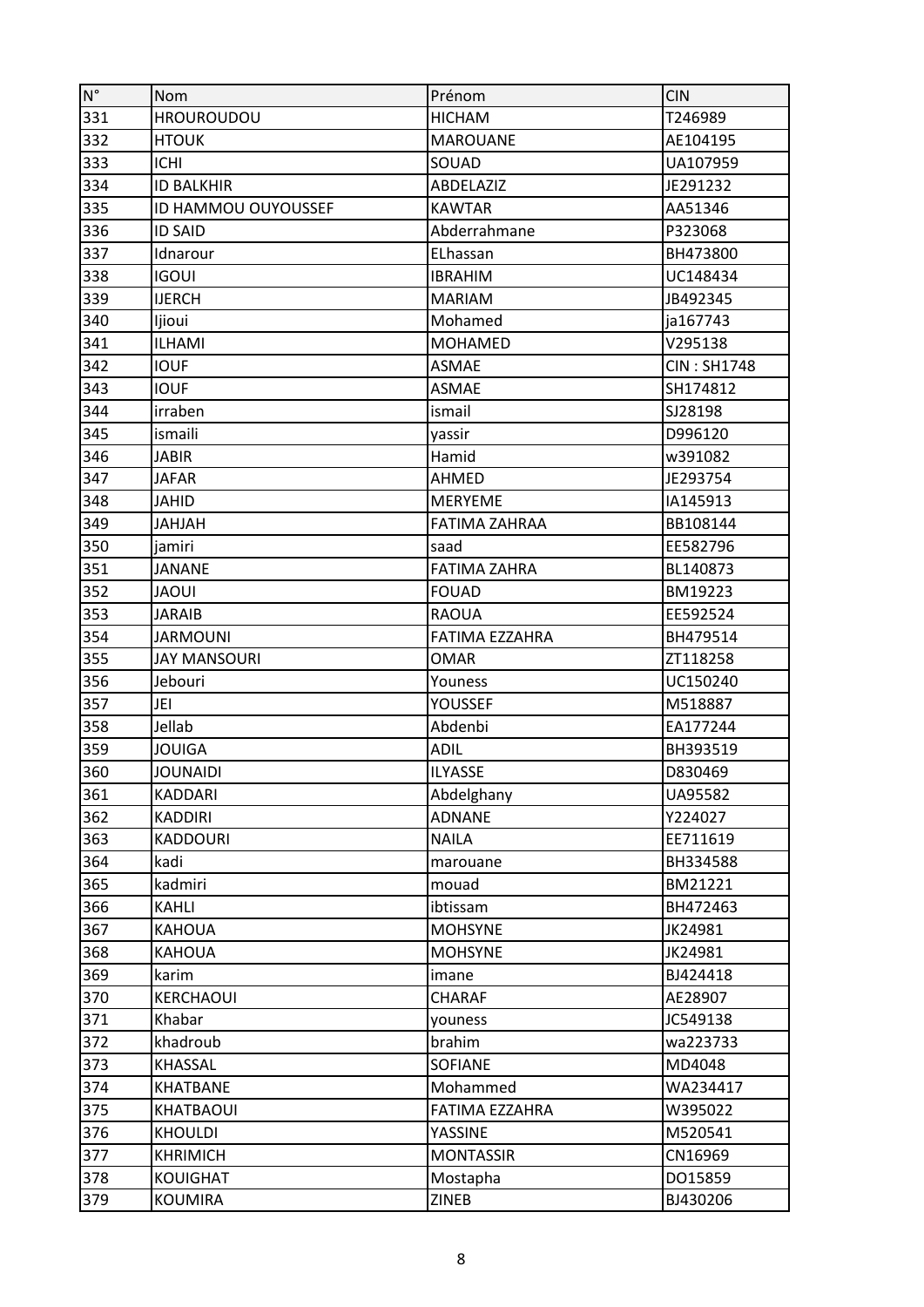| $\mathsf{N}^\circ$ | <b>Nom</b>        | Prénom               | <b>CIN</b> |
|--------------------|-------------------|----------------------|------------|
| 380                | <b>KOUNDI</b>     | Azeddine             | M564161    |
| 381                | LAAG              | <b>SOUFIANE</b>      | JM6302     |
| 382                | <b>LAAGUIDI</b>   | <b>ABDELAATI</b>     | UC145484   |
| 383                | laajili           | said                 | ad164373   |
| 384                | LAAMAIR           | <b>HAYAT</b>         | N401847    |
| 385                | LAANAB            | <b>AMINA</b>         | JT65939    |
| 386                | laasri            | hajar                | BH377256   |
| 387                | <b>LABBASSI</b>   | <b>OUMAIMA</b>       | T269664    |
| 388                | <b>LABHIOUI</b>   | <b>YOUNESS</b>       | Y432274    |
| 389                | LABIED            | RABIA                | BH483453   |
| 390                | LABIHI            | <b>MOHAMED</b>       | JA171465   |
| 391                | <b>LABZIOUI</b>   | <b>ZINEB</b>         | N408881    |
| 392                | <b>LACHHEB</b>    | <b>KHADIJA</b>       | AE139589   |
| 393                | lafif             | chaimaa              | BH493106   |
| 394                | lahmaidi          | mohammed             | PA226685   |
| 395                | <b>LAHMIDI</b>    | <b>MARIEM</b>        | WA229686   |
| 396                | <b>LAHMOUDI</b>   | <b>OUMAIMA</b>       | BH478190   |
| 397                | <b>LAHOUIR</b>    | <b>MARYAM</b>        | JT62597    |
| 398                | LAKHDAR           | ZAKARIA              | BH284495   |
| 399                | LAKHSAM           | Noureddine           | MD3838     |
| 400                | lambarki          | sara                 | ad254266   |
| 401                | LAMKADEM          | ALI                  | P312862    |
| 402                | lamrani           | hassan               | ZT100180   |
| 403                | laouina           | aziza                | y410080    |
| 404                | LASFAR            | Siham                | BK286194   |
| 405                | Lassri            | Elmehdi              | D244034    |
| 406                | LATRACH           | Mohammed Reda        | AE114846   |
| 407                | LMOU              | SAMIRA               | UB89925    |
| 408                | <b>LMOURABITE</b> | <b>ELHOUSSAINE</b>   | JC452779   |
| 409                | <b>LMRABTI</b>    | Ismail               | UA98660    |
| 410                | <b>LOTFI</b>      | <b>HIND</b>          | JY15933    |
| 411                | LOUAFI            | <b>HASNAA</b>        | W395536    |
| 412                | louhab            | mostafa              | bj433053   |
| 413                | <b>LOURAICHI</b>  | SARA                 | W394393    |
| 414                | <b>MAARAKI</b>    | ABDELHAK             | BE861312   |
| 415                | <b>MAAROUFI</b>   | <b>MOHAMED</b>       | JC355493   |
| 416                | <b>MABROUR</b>    | Madani               | BK333560   |
| 417                | <b>MADANI</b>     | <b>SOUKAINA</b>      | GK136002   |
| 418                | <b>MAHJOUBI</b>   | <b>Mohamed Amine</b> | UC148929   |
| 419                | <b>MAHROUCH</b>   | <b>MOHAMED</b>       | CB261292   |
| 420                | maizate           | abdelhak             | WA221121   |
| 421                | <b>MAJDAOUI</b>   | <b>HICHAM</b>        | W385703    |
| 422                | <b>MALAL</b>      | YASSINE              | BB80435    |
| 423                | <b>MAMRI</b>      | <b>RIDA</b>          | UC149454   |
| 424                | MARZAK            | <b>Brahim</b>        | BH499080   |
| 425                | <b>MARZOUG</b>    | YAMNA                | JB459905   |
| 426                | <b>MARZOUGUI</b>  | MOHAMED ALI          | SH118018   |
| 427                | masoureddine      | mouna                | BJ430370   |
| 428                | <b>MASTOUR</b>    | <b>NAJAT</b>         | W311307    |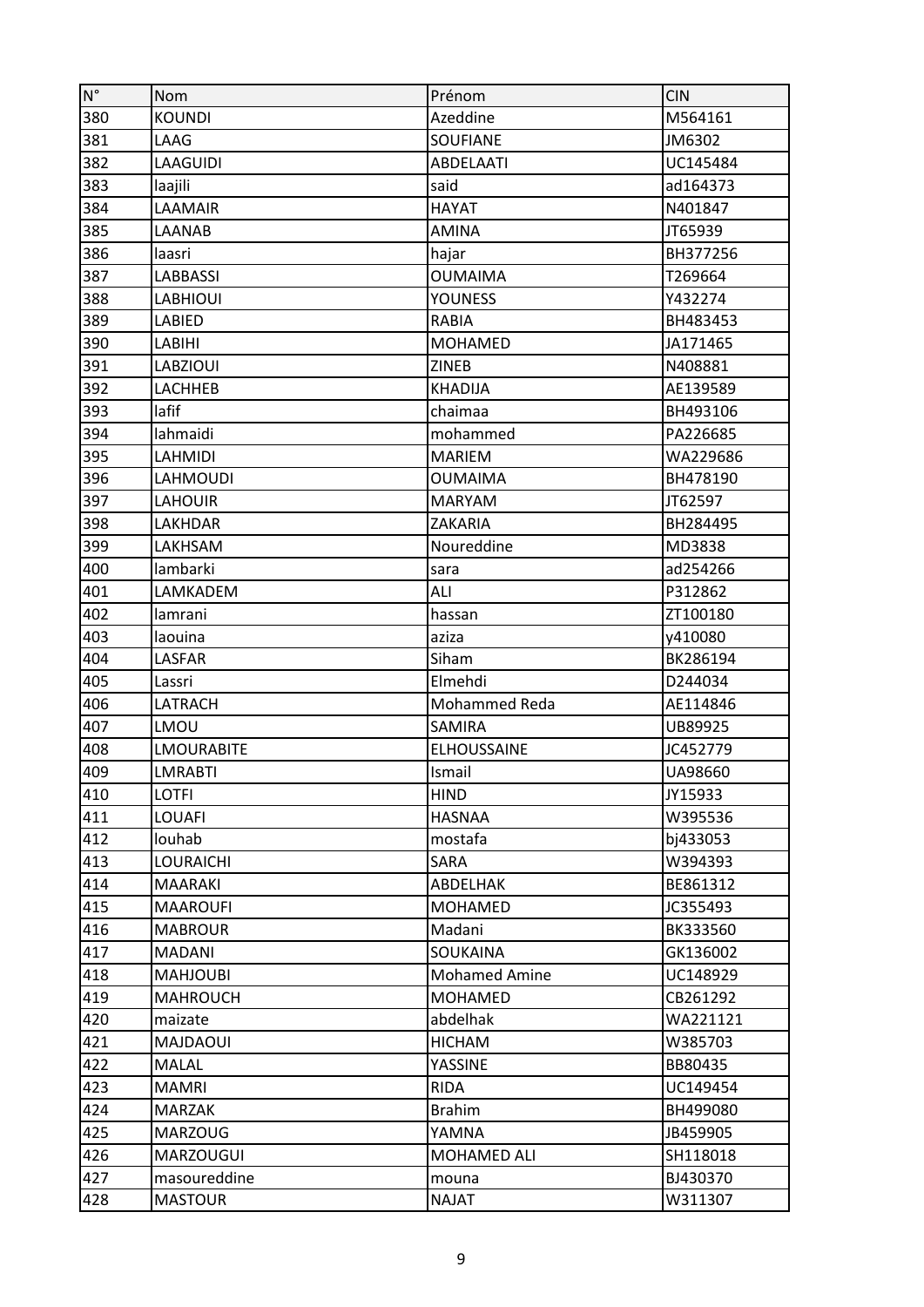| $N^{\circ}$ | Nom                 | Prénom             | <b>CIN</b>     |
|-------------|---------------------|--------------------|----------------|
| 429         | Mbarki              | maroua             | D777727        |
| 430         | Meftah              | Hafsa              | BH398468       |
| 431         | <b>MENNIOUI</b>     | <b>BRAHIM</b>      | U178662        |
| 432         | <b>MERCHA</b>       | <b>EL MAHDI</b>    | JE287948       |
| 433         | <b>MERNICH</b>      | <b>BILAL</b>       | jm7752         |
| 434         | <b>MESTARI</b>      | <b>ECH-CHAIBIA</b> | M581608        |
| 435         | <b>MIFTAHI</b>      | Mohamed            | PA154567       |
| 436         | <b>MIHOUBI</b>      | <b>SAFAE</b>       | BK296071       |
| 437         | <b>MIHRAJE</b>      | <b>ZAKARIA</b>     | Q285823        |
| 438         | mnaouer             | fatima ezzahra     | jt63717        |
| 439         | <b>MOHIB</b>        | ABDELALI           | PA150821       |
| 440         | <b>MOTIAA</b>       | <b>MOSTAFA</b>     | D827739        |
| 441         | <b>MOUADDAB</b>     | <b>YOUSSEF</b>     | BB131544       |
| 442         | <b>MOUAOUINE</b>    | ANISSA             | SH138545       |
| 443         | <b>MOUDAKINE</b>    | SAMIR              | N389961        |
| 444         | <b>MOUDAKINE</b>    | SAMIR              | N389961        |
| 445         | Moukane             | Aicha              | w395029        |
| 446         | <b>MOUMENI</b>      | ABDELAZIZ          | UC142619       |
| 447         | <b>MOUNAJI</b>      | AMAL               | BK633275       |
| 448         | <b>MOUNTASSIR</b>   | <b>SARA</b>        | EE763148       |
| 449         | <b>MOUNTASSIR</b>   | SARA               | EE763148       |
| 450         | <b>MOURADI</b>      | ABDELLAH           | QA164445       |
| 451         | <b>MOUSSAAIF</b>    | SAIDA              | BH466401       |
| 452         | <b>MOUSSADDAK</b>   | <b>BOUCHAIB</b>    | BH253650       |
| 453         | Moussaid            | Youness            | BB139975       |
| 454         | <b>MOUSSAID</b>     | <b>NADIA</b>       | BJ398371       |
| 455         | MRAZEK              | YASSINE            | WA151304       |
| 456         | <b>MZILI</b>        | Mourad             | M511819        |
| 457         | <b>NAAMA</b>        | Mohamed            | PB216493       |
| 458         | <b>NADIF</b>        | <b>ABDELLATIF</b>  | <b>TK20131</b> |
| 459         | Nadir               | Ahmed              | MA116276       |
| 460         | <b>NAHLI</b>        | <b>MOHAMED</b>     | UC148313       |
| 461         | <b>NAIT ABDELLA</b> | ABDELOUAHAB        | j499259        |
| 462         | <b>NAJI</b>         | ABDELKARIM         | UB87647        |
| 463         | NASREDDINE          | <b>RACHID</b>      | JC537551       |
| 464         | <b>NEMER</b>        | <b>AYOUB</b>       | VA102259       |
| 465         | <b>NIAOUAMEN</b>    | <b>RACHID</b>      | IC96419        |
| 466         | <b>NIYOUB</b>       | <b>HANANE</b>      | BH459704       |
| 467         | <b>NORRI</b>        | <b>AOUATIF</b>     | BH382166       |
| 468         | nouari              | youssef            | BE848911       |
| 469         | <b>NOUFFIS</b>      | EL HADAOUI         | TA125427       |
| 470         | <b>NOUNA</b>        | <b>ASSIA</b>       | BL132779       |
| 471         | <b>NOURIA</b>       | <b>TARIK</b>       | FG11567        |
| 472         | Obakrim             | Said               | jd66537        |
| 473         | <b>OFIRE</b>        | SANAA              | W401362        |
| 474         | <b>OUAABOU</b>      | <b>ELHOUCINE</b>   | PB232171       |
| 475         | <b>OUAALOUHOUM</b>  | <b>MANAL</b>       | BH497505       |
| 476         | ouahmane            | youssef            | j495891        |
| 477         | OUAKACH             | <b>HASSAN</b>      | P324393        |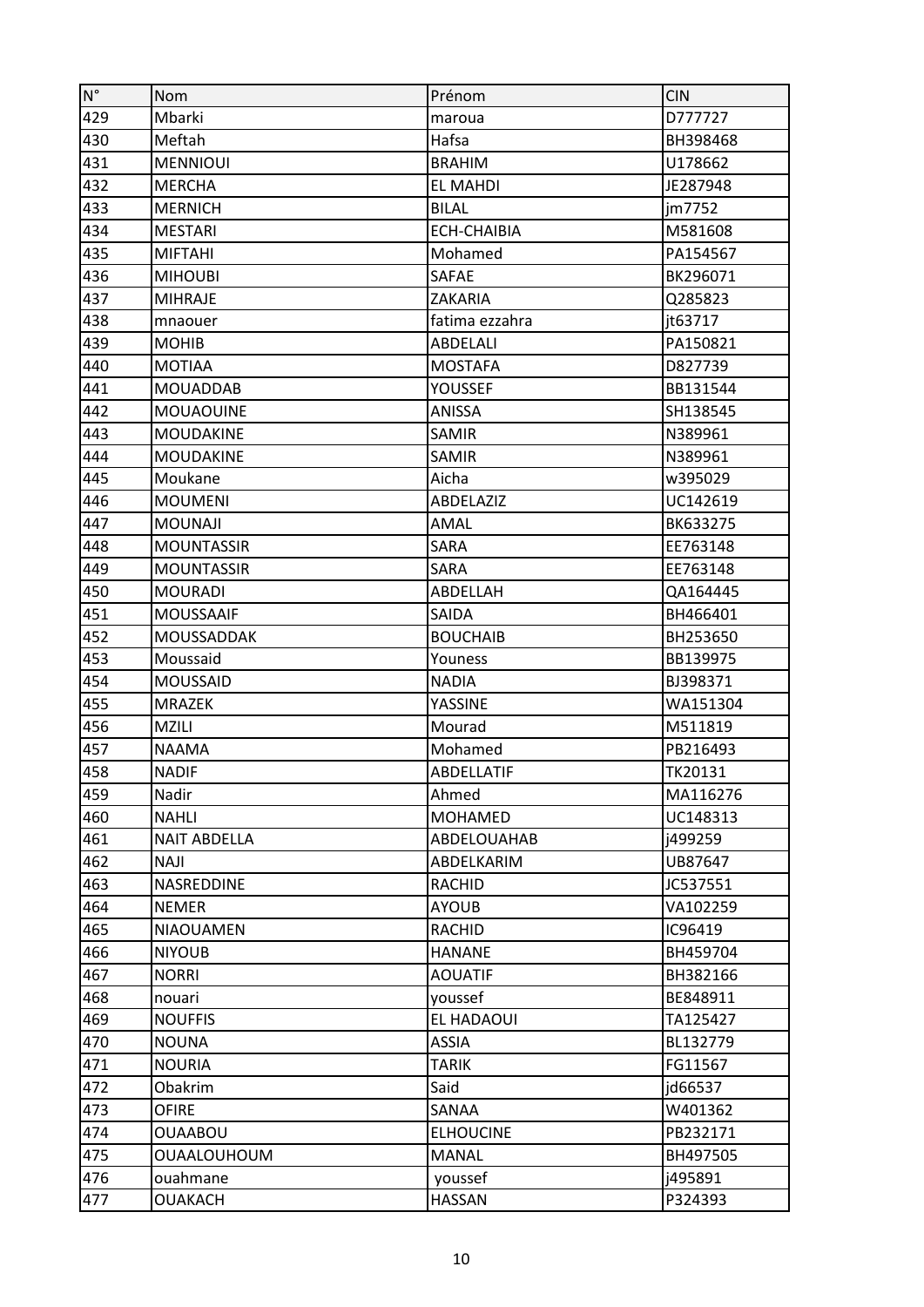| $\mathsf{N}^\circ$ | Nom                     | Prénom                | <b>CIN</b> |
|--------------------|-------------------------|-----------------------|------------|
| 478                | <b>OUARRADI</b>         | Zineb                 | BJ432806   |
| 479                | <b>OUARSASS</b>         | SAIDA                 | BK392628   |
| 480                | Ouba                    | Amine                 | DA77695    |
| 481                | <b>OUBAITA</b>          | <b>ELHOUCINE</b>      | JA148970   |
| 482                | <b>OUBAOUG</b>          | NOUR-EDDINE           | JF53184    |
| 483                | <b>OUBOUYGHF</b>        | <b>ISMAIL</b>         | UA95716    |
| 484                | <b>OUBRAIME</b>         | <b>MOHAMED</b>        | JB362327   |
| 485                | <b>OUDGHIRI HASSANI</b> | MOHAMED EL MEHDI      | CD511591   |
| 486                | <b>OUDRA</b>            | ABDELAZIZ             | IA50082    |
| 487                | <b>OUELD DRIS</b>       | <b>ILHAM</b>          | EE747121   |
| 488                | <b>OUFKOU</b>           | <b>AHMED</b>          | GK138632   |
| 489                | <b>OUFQUIR</b>          | YOUNES                | BM10020    |
| 490                | <b>OUHABI</b>           | <b>AYOUB</b>          | DA83336    |
| 491                | Ouhafsa                 | Mohamed               | DA86150    |
| 492                | <b>OUHMAMI</b>          | Hssain                | UB76599    |
| 493                | <b>OUKHOUYA</b>         | Hassan                | PB215691   |
| 494                | <b>OULHBRI</b>          | <b>FATIMA ZAHRA</b>   | JK22557    |
| 495                | oulime                  | youssef               | UB73474    |
| 496                | oumadane                | ismail                | UC144269   |
| 497                | <b>OUTTALEB</b>         | <b>HASSAN</b>         | JH1857     |
| 498                | ouyahya                 | hakima                | DA84424    |
| 499                | QANZA                   | LAILA                 | G663272    |
| 500                | Rabai                   | Abdelghani            | UC142531   |
| 501                | RABIAI                  | <b>HAMZA</b>          | U180532    |
| 502                | <b>RACHID</b>           | ABDELJABBAR           | Y427641    |
| 503                | <b>RACHID</b>           | <b>HICHAM</b>         | JA61394    |
| 504                | <b>RACHIH</b>           | Amine                 | BH441262   |
| 505                | <b>RAFALIA</b>          | <b>MERYEM</b>         | M563453    |
| 506                | <b>RAFI</b>             | <b>HAMID</b>          | J411371    |
| 507                | rafik                   | mohamed               | im56603    |
| 508                | RAQIB                   | <b>FATIMA</b>         | JC542585   |
| 509                | RAZKO                   | <b>ISLAM</b>          | BB138235   |
| 510                | REBBAH                  | <b>FATIMA EZZAHRA</b> | BL135140   |
| 511                | REMZAOUI                | <b>WAFAA</b>          | BH478232   |
| 512                | <b>RFAKI</b>            | <b>KHADIJA</b>        | BH480525   |
| 513                | <b>RIAHI</b>            | Chaimaa               | BH364537   |
| 514                | <b>ROUKOUCH</b>         | <b>RACHIDA</b>        | PB225922   |
| 515                | <b>SABIR</b>            | <b>KHADIJA</b>        | MJ5858     |
| 516                | SABRI                   | Mohammed              | MC258542   |
| 517                | sadik                   | ahmed                 | JE292037   |
| 518                | SADIKI                  | Rachid                | UD1340     |
| 519                | <b>SAFIR</b>            | <b>MOUNA</b>          | BE884925   |
| 520                | Safiri                  | Hafida                | U179895    |
| 521                | SAIDI                   | <b>NABIL</b>          | M550601    |
| 522                | SALIHI                  | <b>BRAHIM</b>         | UB69025    |
| 523                | SALIMI                  | <b>HAMZA</b>          | WA216353   |
| 524                | SALMI                   | Sabira                | BB102274   |
| 525                | Sbai                    | Amine                 | JC513602   |
| 526                | SBAYTI                  | <b>DOUNIA</b>         | MD3152     |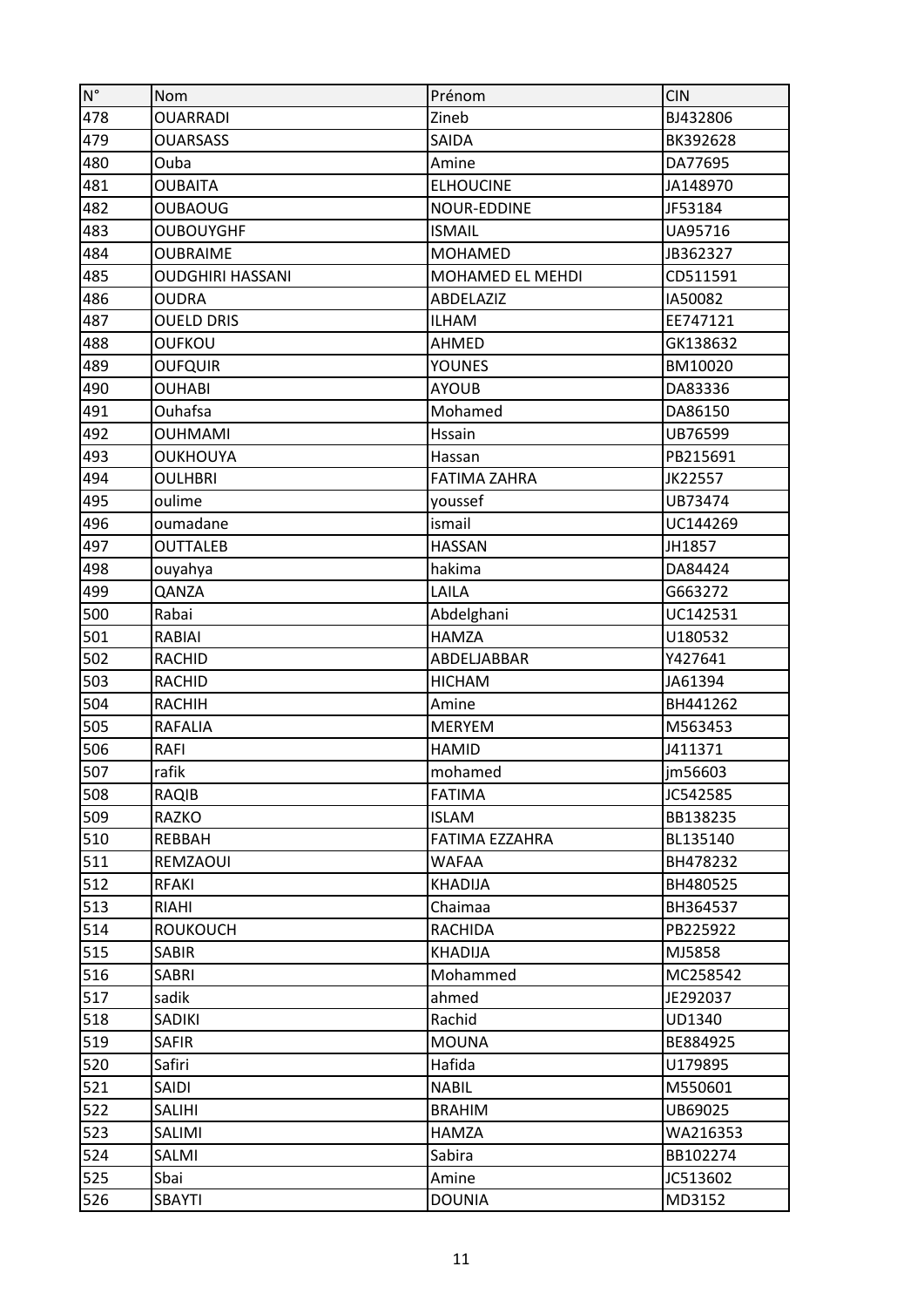| $\mathsf{N}^\circ$ | Nom               | Prénom              | <b>CIN</b> |
|--------------------|-------------------|---------------------|------------|
| 527                | Sbihi             | zohra               | BH172632   |
| 528                | SEDJARI           | YASSIR              | BK369691   |
| 529                | <b>SEKKAT</b>     | Asma                | J479299    |
| 530                | <b>SELLAK</b>     | SAID                | VM7006     |
| 531                | SEMMANE           | fatima zahra        | TK21782    |
| 532                | <b>SIRAJI</b>     | <b>IMANE</b>        | FL77705    |
| 533                | <b>SLIMANE</b>    | <b>BADRE EDDINE</b> | A435483    |
| 534                | <b>SLIMANI</b>    | <b>YOUNES</b>       | V333169    |
| 535                | <b>SLIME</b>      | Mekdad              | SH168366   |
| 536                | SOLHI             | SALMA               | IB221503   |
| 537                | SOUAD             | <b>BAASSOU</b>      | A370718    |
| 538                | SOUALI            | <b>TAOUFIK</b>      | BE890889   |
| 539                | SOUIBA            | Rajae               | T272387    |
| 540                | Soussi            | Oumayma             | X373206    |
| 541                | <b>SRHIRI</b>     | AHMED               | UC123637   |
| 542                | <b>STIT</b>       | <b>AMINE</b>        | F435505    |
| 543                | <b>STITOU</b>     | <b>WADIA</b>        | JH5318     |
| 544                | Taik              | Youssef             | WB173493   |
| 545                | TAIYB             | <b>BASSAM</b>       | SH146884   |
| 546                | <b>TAKI</b>       | <b>YOUSSEF</b>      | UC150420   |
| 547                | <b>TALAOUI</b>    | <b>NADIA</b>        | HH115066   |
| 548                | <b>TALEB-SAID</b> | <b>ADIL</b>         | JE289245   |
| 549                | Talibi            | Ihya                | UA102083   |
| 550                | <b>TAOUSSI</b>    | <b>KHAOULA</b>      | Y385306    |
| 551                | Tarbaoui          | Mohamed             | W385629    |
| 552                | <b>TARHZOUT</b>   | <b>BOUCHRA</b>      | AE137178   |
| 553                | tebbyn            | abdelouahab         | Q316188    |
| 554                | <b>TIFROUIN</b>   | <b>MOHAMED</b>      | IC4509     |
| 555                | <b>TIMESLI</b>    | SAID                | BK272787   |
| 556                | <b>TOUGNATI</b>   | <b>YOUNES</b>       | BH353678   |
| 557                | <b>TOUHAMI</b>    | <b>SAIDA</b>        | BB42582    |
| 558                | <b>TOUIJER</b>    | <b>YOUNESS</b>      | AE232994   |
| 559                | <b>TOUKMATI</b>   | <b>BRAHIM</b>       | c969660    |
| 560                | <b>TOUMI</b>      | <b>MARIYAM</b>      | D747244    |
| 561                | TOUTI             | <b>ANASS</b>        | BH473618   |
| 562                | <b>TOUZI</b>      | Chaimaa             | BJ399224   |
| 563                | WAKHOU            | <b>ETHAMI</b>       | JY20049    |
| 564                | WALID             | <b>FATIMA</b>       | BH490873   |
| 565                | WARRAK            | El Mehdi            | BK512339   |
| 566                | YAKOUBI           | <b>YOUSSEF</b>      | UA112379   |
| 567                | younes            | azaalam             | T250356    |
| 568                | ZAHI              | ZAKARIAE            | D739214    |
| 569                | zahraoui          | jaouad              | MC176854   |
| 570                | ZAHRAOUI          | Youssef             | D794460    |
| 571                | ZAIDI             | <b>OUSSAMA</b>      | FH48662    |
| 572                | ZAINANE           | <b>FADWA</b>        | BK288292   |
| 573                | ZEMMARI           | <b>SOUFIANE</b>     | DA76985    |
| 574                | zerbane           | abdlilah            | zt106750   |
| 575                | ZIATI             | <b>OUSSAMA</b>      | CB289414   |